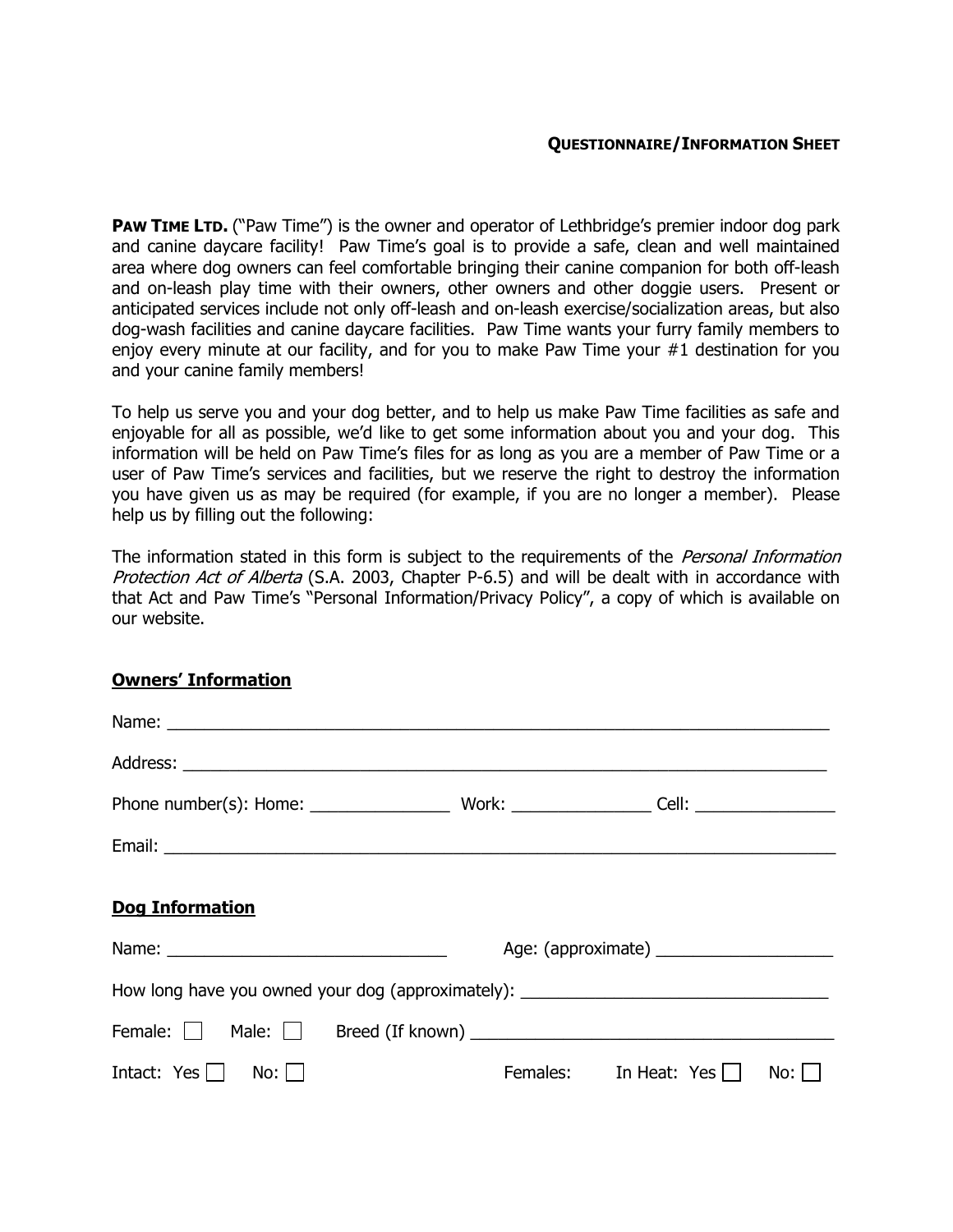| Allowed Treats?: Yes $\Box$ No $\Box$  |                                                                           |  |  |
|----------------------------------------|---------------------------------------------------------------------------|--|--|
|                                        | My dog has exhibited on one or more occasions the following behaviors:    |  |  |
| Protective of Owner:                   | Yes $\Box$                                                                |  |  |
| Aggressive to People:                  | Yes $\Box$<br>$No$                                                        |  |  |
| Aggressive to Other Dogs:              | Yes $\Box$<br>$No$ $\Box$                                                 |  |  |
| Has Bitten Another Dog:                | Yes $\Box$<br>$No$ $\Box$                                                 |  |  |
| Has Bitten A Human:                    | Yes $\Box$<br>$No$ .                                                      |  |  |
|                                        | (Please attach a separate sheet if needed, to describe any the incident): |  |  |
| Escapes enclosures: $Yes \Box No \Box$ |                                                                           |  |  |
| If In Doggy Care:                      |                                                                           |  |  |
|                                        | • Can be separated from other/companion dog: Yes $\Box$ No $\Box$         |  |  |
|                                        | Prefers to socialize with other dogs: Yes $\Box$ No $\Box$                |  |  |
|                                        | Prefers to socialize with small dogs: Yes $\Box$ No $\Box$                |  |  |
|                                        | My dog has challenges getting along with the following breeds:            |  |  |

\_\_\_\_\_\_\_\_\_\_\_\_\_\_\_\_\_\_\_\_\_\_\_\_\_\_\_\_\_\_\_\_\_\_\_\_\_\_\_\_\_\_\_\_\_\_\_\_\_\_\_\_\_\_\_\_\_\_\_\_\_\_\_\_\_\_\_\_\_\_\_\_\_\_\_\_\_